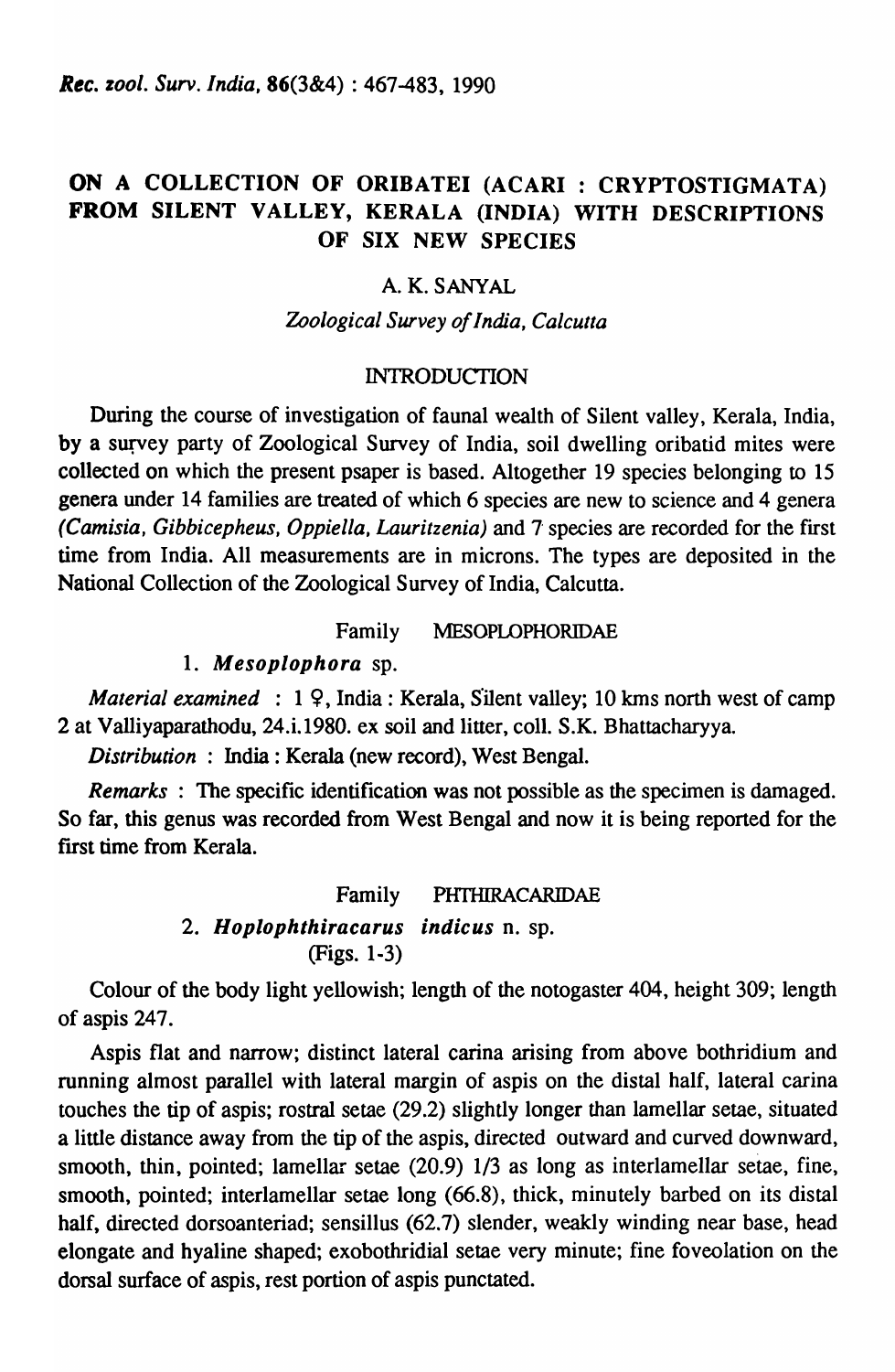



Figs. 1. *Hoplophthiracarus·indicus* n.sp. : Lateral view; 2. *Hoplophthiracarus indicus*  n.sp. : Aspis; 3. *Hoplophthiracarus indicus* n.sp. : Genito-anal region.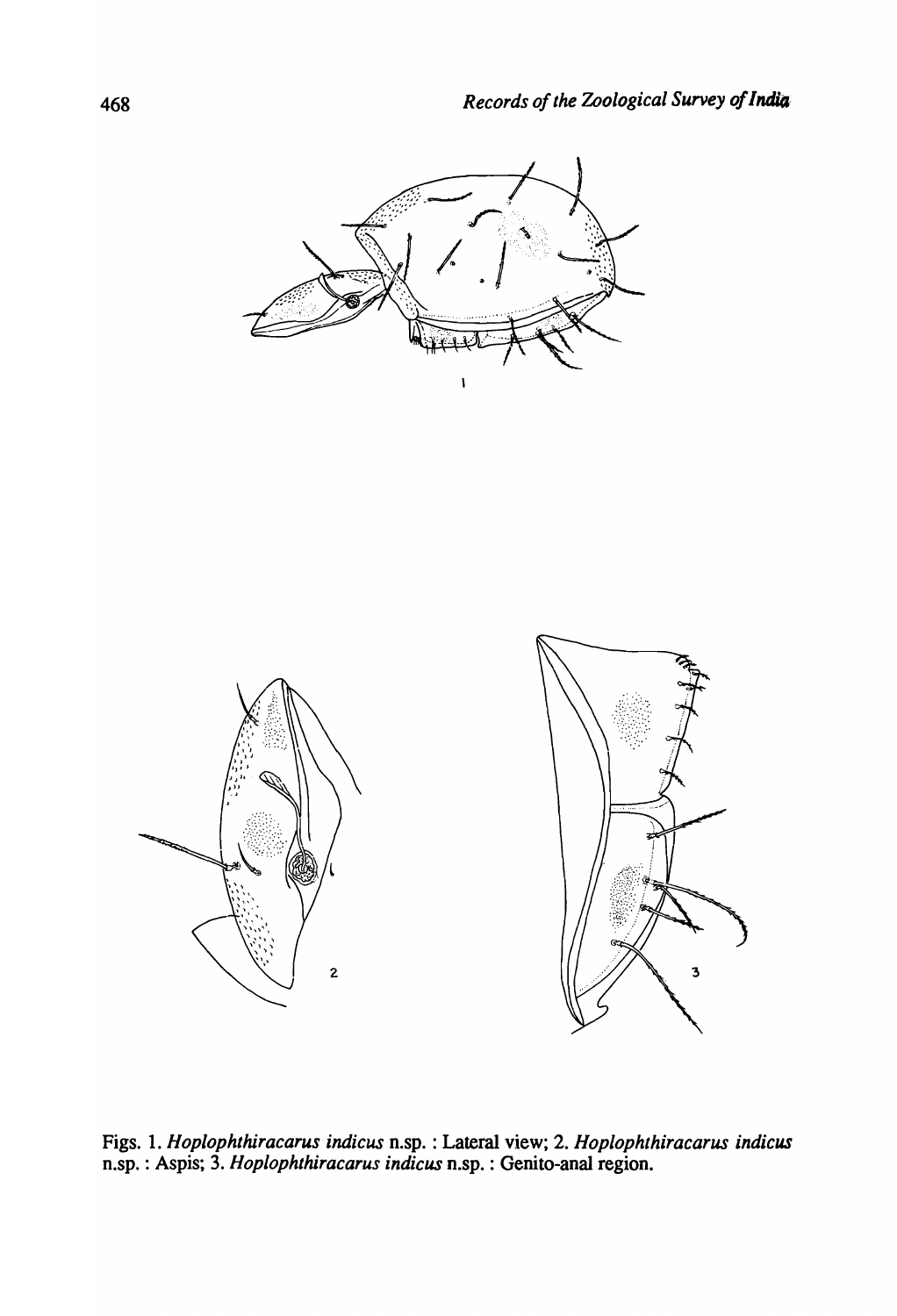Notogaster weakly convex, fifteen pairs of notogastral setae, moderately long (62.7 - 66.8), thick, barbed on their distal half, slightly bending towards anterior direction,  $c_3$ slightly longer than  $c_2$ ,  $c_1$  and  $c_3$  with nearly equal distance from the anterior margin of notogaster, h1 the longest setae, mutual distance between  $h_3 - ps_4$  longer than the distance between  $ps_3 - ps_4$ , notogastral surface densely punctated.

Genital as well as anal plate lightly punctated, nine pairs of genital setae, four pairs placed somewhat distant from the inner margin of genital plate, two pairs close to the margin, munute, three pairs on the anterior appendage of genital plates; five pairs of setae on ano-adanal plates, all setae weakly barbed; an<sub>1</sub> and an<sub>2</sub> subequal in length and in thickness to  $ad_3$ ,  $ad_1$  and  $ad_2$  very long, thick,  $ad_2$  longer than the longest notogastral setae  $h_1$ , finely barbed.

All tarsi with one strong claw.

*Holotype* : 9, India: Kerala, Silent valley, 13 kms away from Valliyaparathodu, 28.i.1980, ex soil and litter, coIl. S.K. Bhattacharyya *Paratype* : 1 9, data same as for holotype.

*Remarks* : The new species bears close similarity with *Hoplophthiracarus kugohi*  Aoki, 1959, in the general configuration of the body and in a number of characters. It can, however, be distinguished from Aoki's species by the absence of longitudinal striations between *in* and *la* and dense punctation of the body.

#### Family EUPHTHIRACARIDAE

#### *3. Rhysotritia ardua* (Koch)

- 1841. Hoplophora ardua Koch, Deutschlands Crustaceen, Myriapoden and Arachniden, 32 : 15.
- *1959. Rhysotritia ardua* (Koch) : Markel and Meyer" 2001. *ilnz.,* 163 : 329.
- *1980. Rhysotritia ardua* : Mishra, Bhaduri and Raychaudhuri, *Sci.* & *Cult.,* 46 : 225; Singh and Mukherjee, 1971, *Oriental Ins.* 5(4) : 489.

*Material examined.:*  $2 \varphi$ , India: Kerala, Silent valley, Valliyaparathodu, 23.i.1980, ex soil and litter, coll. S.K. Bhattacharyya; 2 99, India, Kerala, Silent valley, 10 kms North west of Valliyaparathodu, 24.i.1980, ex soil and litter, colI. S. K. Bhattacharyya; 4 99, India: Kerala, Silent valley, 13 kms away from valliyaparathodu, 28.i.1980, ex soil and litter, coIl. S:K. Bhattacharyya.

*Distribution:* India: Kerala (new record), Orissa, Uttar Pradesh.

## *4. Rhysotritia ardua* (Koch) var. *otaheitensis* Hammer

- 1972. Rhysotritia ardua (Koch) var. otaheitensis Hammer, Biol. Skr. Dan. Vid. Selsk.,  $19(3) : 12.$
- *1981. Rhysotritia ardua* (Koch) var. *otaheitensis* : Sanyal, *Progress in Soil* Biolog~· *and Ecology in India* (ed. G.K. Veeresh), *VAS Tech. Series No.* 37 : 109; Sanyal, 1982, *i.Soil Bioi. Ecol.,* 2(1) : 10.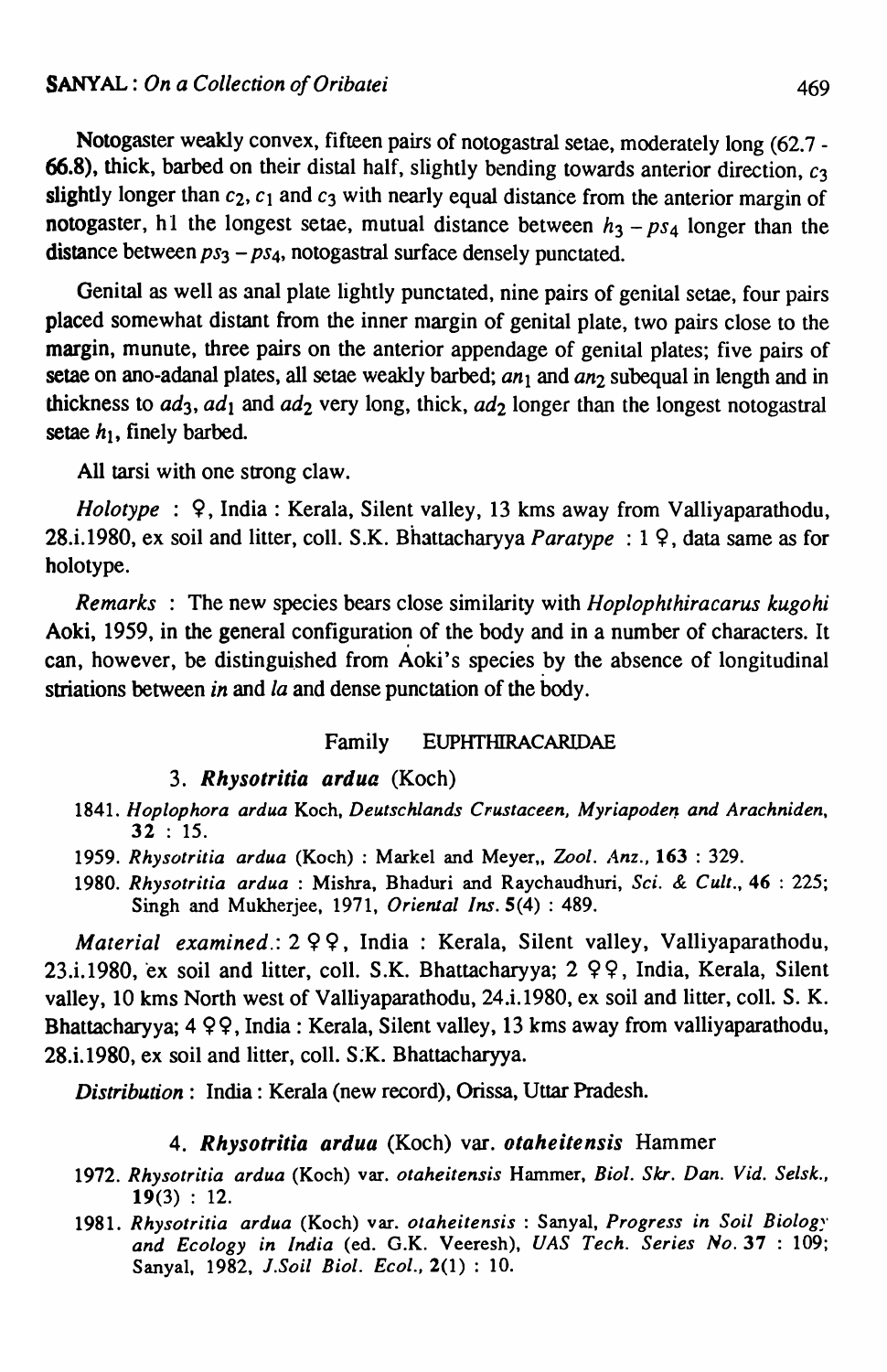*Material examined*: 1 9, India: Kerala, Silent valley, 10 kms. away from Valliyaparathodu on Palghat Road, 25.i.1980, ex soil and litter, coll. S.K. Bhattacharyya; 1 9, India: Kerala, Silent valley, 13 kms away from valliyaparathodu, 28.i.1980, ex soil and litter, colI. S.K. Bhattacharyya.

*Distribution:* India: Kerala (new record), West Bengal.

## Family CAMISIIDAE

# *5. Camisia* sp.

*Material examined:* 1 Protonymph, India: Kerala, Silent valley, 10 kms north west of camp 2 at Valliyaparathodu, 24.i.1980, ex soil and litter, colI. S.K. Bhattacharyya

*Distribution:* India: Kerala (new record).

# Family HERMANNllDAE

# Genus *Phyllhermannia*

# 'Key to the Indian Species of the genus *Phyllhermannia*

1. Body foveolated with punctation; chitinized ridge above the interlamellar setae ................................................*. foveolatus* n. sp. Body punctated; chitinized ridge below or in .between the interlamellar seta.e ........................................................................................ \_ .2 2. Chitinized ridge below the interlamellar setae, notogastral setae 16 pairs; genital setae 9 pairs ......................................... *punctatus* n.sp. Chitinized ridge in between the interlamellar setae; notogastral setae 15

pairs; genital setae 18 pairs ...................................... *berlesei* MondaI

# *6. Phyllhermannia Joveolatus* n.sp. (Figs. 4-5)

Colour blackish brown; length of the body 840, width of the body 470.

The whole surface of prodorsum punctated, specially posterior part more densely punctated, prodorsum broader than long, one round shaped hump above the first leg; rostrum conical, rostral setae smooth, thin, pointed, slightly shorter than their mutual distance  $(29)$ ; lamellar setae  $(20.5)$  situated on the lateral side of the prodorsum, very thin, smooth, pointed; interlamellar setae situated below the chitinized arch between the pseudostigmata, sword like, pointed, margins rough, long(71), half as long as to their mutual distance; a strong ridge on either sides lateral to the pseudostigmata; pseudostigmatic organ (120) rod shaped, stem compressed, tip with fine bristles, less than half as long as to their mutual distance.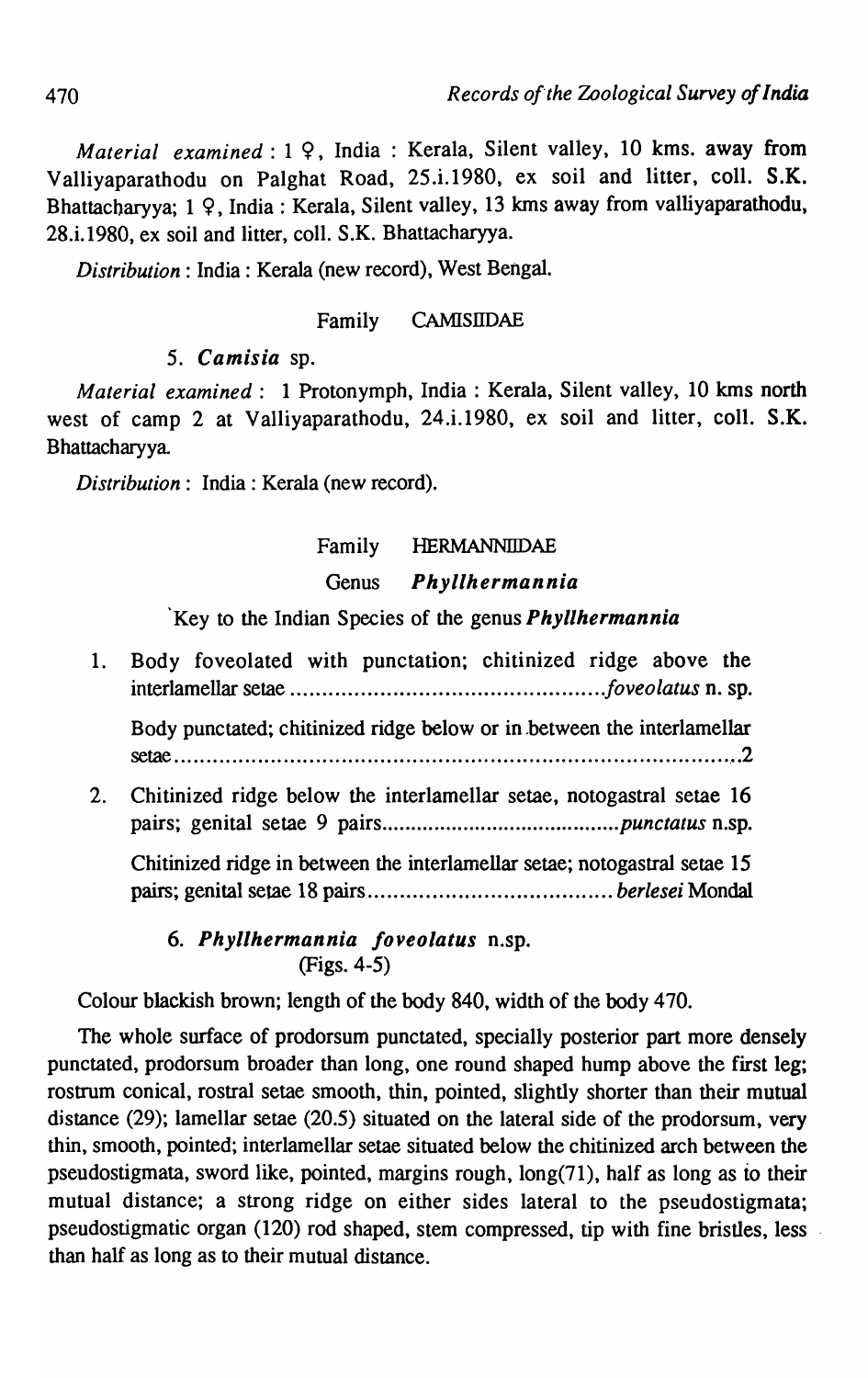

Figs. 4. *Phyllhermannia Joveolatus* n. sp. : Dorsal view; 5. *Phyllhermannia Joveolatus*  n. sp. : Ventral view.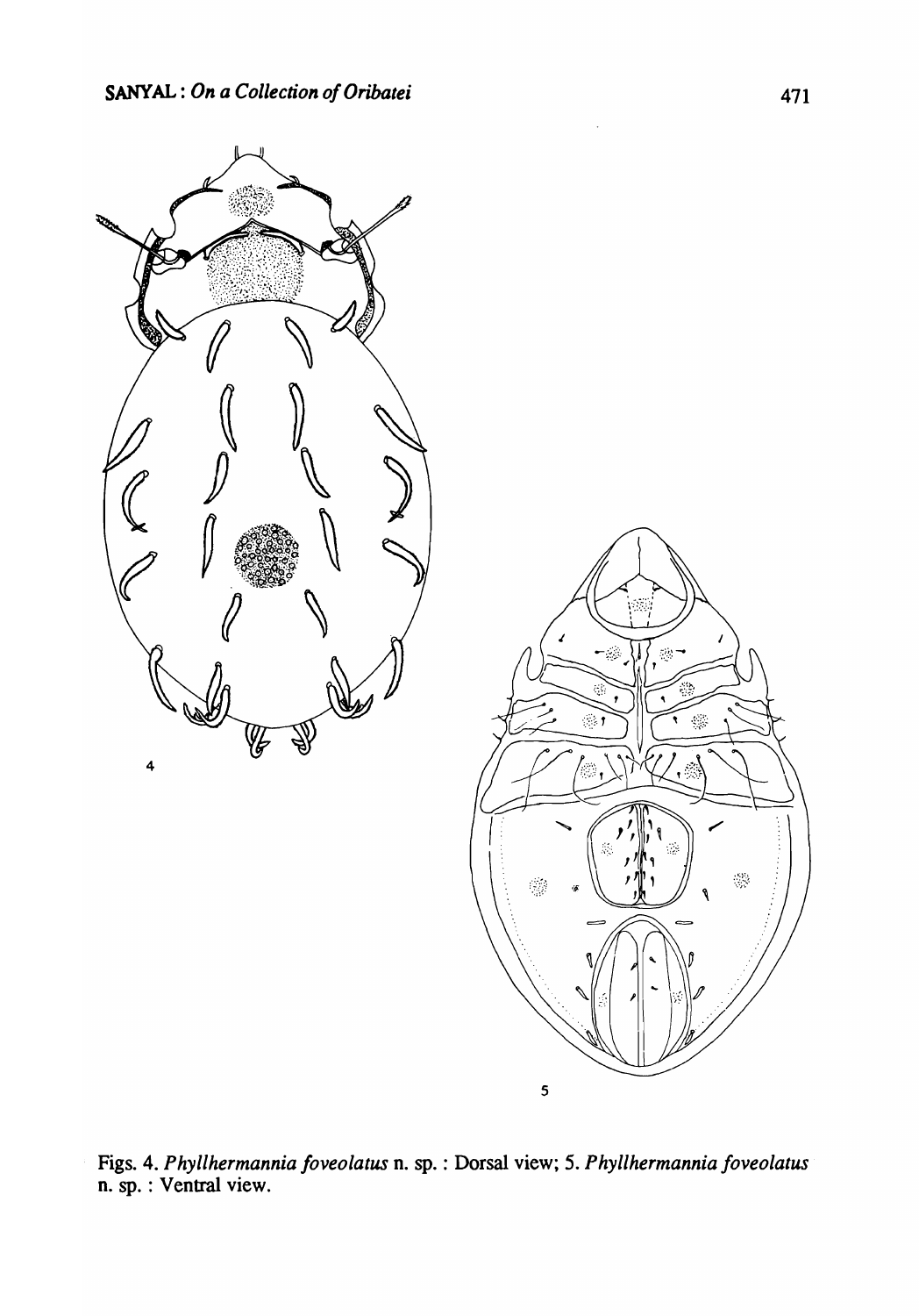Notogaster oval, foveolated and punctated; notogastral setae sixteen pairs, long (45.8 - 91.7), narrowly leaf shaped, curved, tips pointed, margins rough,  $d_2$ ,  $e_2$  and  $f_2$  curved inward,  $ps_1$  and  $ps_2$  curved inward like hook,  $h_1$ ,  $h_2$  and  $ps_2$  curved outward, setal pores luminous.

The whole ventral surface densely punctated; hypostome rounded; hypostomal setae situated in the middle of the infracapitulum, minute, smooth; apodemata distinct, chitinized, median ridge prominent; epimeral setal fonnula 3-1-4-7, setae *3a, 3b, 3c,* 4a, *4b,* and *4c* very long (max. 95), fine, smooth, other setae minute, smooth; genital plate smaller than anal plate, nine pairs of genital setae, six on the inner margin and other three on the middle of the genital plate, minute, smooth; aggential setae two pairs, one near anterior part and the other near posterior part of genital field, munute, stiff, smooth; adanal fissures distinct, situated obliquely in front of anal field; adanal setae three pairs, short, thick, smooth; anal setae two pairs, minute, smooth, placed on the inner margin of anal plate.

Legs monodactylous, foveolated and punctated; few setae long, leaf lick, others string like.

*Holotype* :  $\varphi$ , India: Kerala, Silent valley, near Valliyaparathodu camp, 22.i.1980, ex. soil and litter, coll. S.K. Bhattacharyya. *Paratypes* : 299, data same as for holotype.

*Remarks:* The new species is well in accord with the description and diagrams of *Phyllhermannia gladiata* Aoki, 1965 by the general body shape, presence of hump on the prodorsum, number and shape of notogastral setae. But it differs from P. gladiata by the absence of a ridge on the base of the prodorsum and the ridge on the anterior part of notogaster and by the presence of thin arch on the middle of prodorsum, apically compressed barbed pseudostigmatic organs, inwardly curved posterior notogastral setae and notogastral foveolation. The species also shows some resemblance to the Indian species *P. berlesei* Mondal, 1984 in general body shape and shape of the notogastral setae. But it can easily be separated from Mondal's species in the absence of ridges on the prodorsum and notogaster, in the presence of barbed sensilla, 16 pairs of notogastraI setae and 9 pairs of genital setae.

# *7. P hyllhermannia punctatus* n.sp. (Figs. 6-7)

Colour of the body blackish brown; length of the body 840, width of the body 483.

Prodorsum punctated, area between interlamellar setae and anterior border of hysterosoma more densely punctated; the margin of prodorsum above the frrst leg round shaped like a hump; rostral setae smooth, thin, pointed, slightly shorter than their mutual distance (33.4); lamellar setae (10.4) situated just above the hump, smooth, thin, pointed, about four times smaller as to their mutual distance (87.7); interlamellar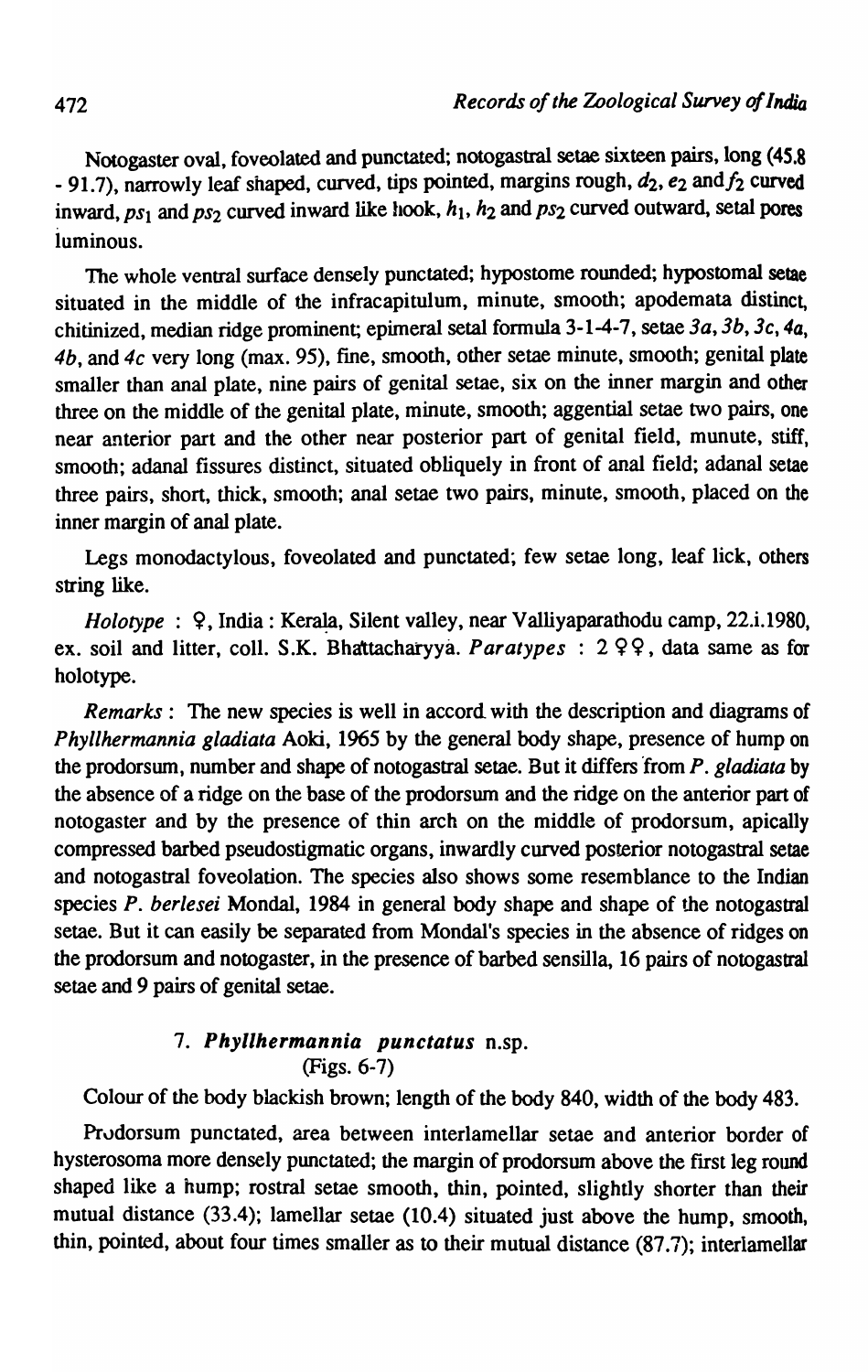setae sword like, apex pointed, margins rough, about half the length of their mutual distance (133.7); a thin arch between the interlamellar setae; pseudostigmatic organ long (127.0), rod like, stem compressed at the tip with fine bristles, less than half of their mutual distance; one semilunar shsaped chitinized ridge on the posterior part of prodorsum.

Notogaster oval shaped, punctated, a pair of chitinized ridge on the anterior part of notogaster, notogastral setae sixteen pairs, long  $(41-90)$ , sword like, pointed tips,  $d_2$ ,  $e_2$ . and  $f_2$  curved, tips of  $ps_1$  and  $ps_2$  curved inward like hook,  $h_1$ ,  $h_2$  and  $ps_3$  outwardly curved; setal pores prominent.

The whole ventral surface densely punctated, hypostome rounded; a chitinized ridge on the infracapitulum; hypostomal setae minute, smooth, situated on the middle of the infracapitulum; apodcmata distinct, chitinized; median ridge prominent; epimeral setal formula 3-1-4-7, setae  $3a$ ,  $3b$ ,  $3c$ ,  $4a$ ,  $4b$  and  $4c$  long (Max. 91), fine, smooth; other setae minute, smooth; genital plate smaller than anal plate (188); genital setae nine pairs, six minute setae on the inner line, three others on the middle, comparatively long, smooth, pointed; aggenital setae two pairs, one near the distal part of the genital field, other near middle of the posterior part of epimeral plate IV, minute, smooth, pointed; adanal fissures distinct, situated obliquely in front of anal field; adanal setae three pairs, short, thick, smooth, pointed; two pairs anal setae, minute, smooth, situated on the inner line and middle of anal plate.

Legs monodactylous, densely punctated; long and minute setae of notogastral type.

*Holotype*:  $9$ , India: Kerala, Silent valley, 13 kms away from Valliyaparathodu, 28.i.1980, ex. soil and litter, coll. S.K. Bhattacharyya. *Paratypes* : 19, Kerala, Silent valley, near Valliyaparathodu camp, 22.i.1980, ex. soil and litter, colI. S.K. Bhattacharyya;  $2 \varphi$ , Kerala, Silent valley, 10 kms north west of camp 2 at Valliyaparathodu, 24.i.1980, ex. soil and litter, coIl. S.K. Bhattacharyya.

*Remarks:* The species shows resemblance to *Phyllhermannia gladiata* Aoki, 1965 by general body shape, presence of hump on the prodorsum, ridge on the base of the prodorsum, number and shape of notogastral setae and small semilunar shaped ridge on the anterior part of notogaster. But it differs from *P gladiata* by the presence of thin arch on the middle of prodorsum, apically compressed barbed pseudostigmatic organ, inwardly curved posterior notogastral setae and notogastral punctation. The species also resembles *P. foveolatus* n.sp. in a mumber of characters but clearly differs from that in the presence of interlamellar setae above the chitinized arch, absence of semilunar shaped ridge on prodorsum and absence of foveolation on the body. Further, the new species are similar to the Indian species *P. herlesei* Mondal, 1984 in general body shape, body punctation and shape of notogastral setae. It can, however, be separatd from *berlesei* by the characters like shape of the ridges on prodorsum and notogaster, barbed sensillus, 16 pairs of notogastral setae and 9 pairs of genital seiae.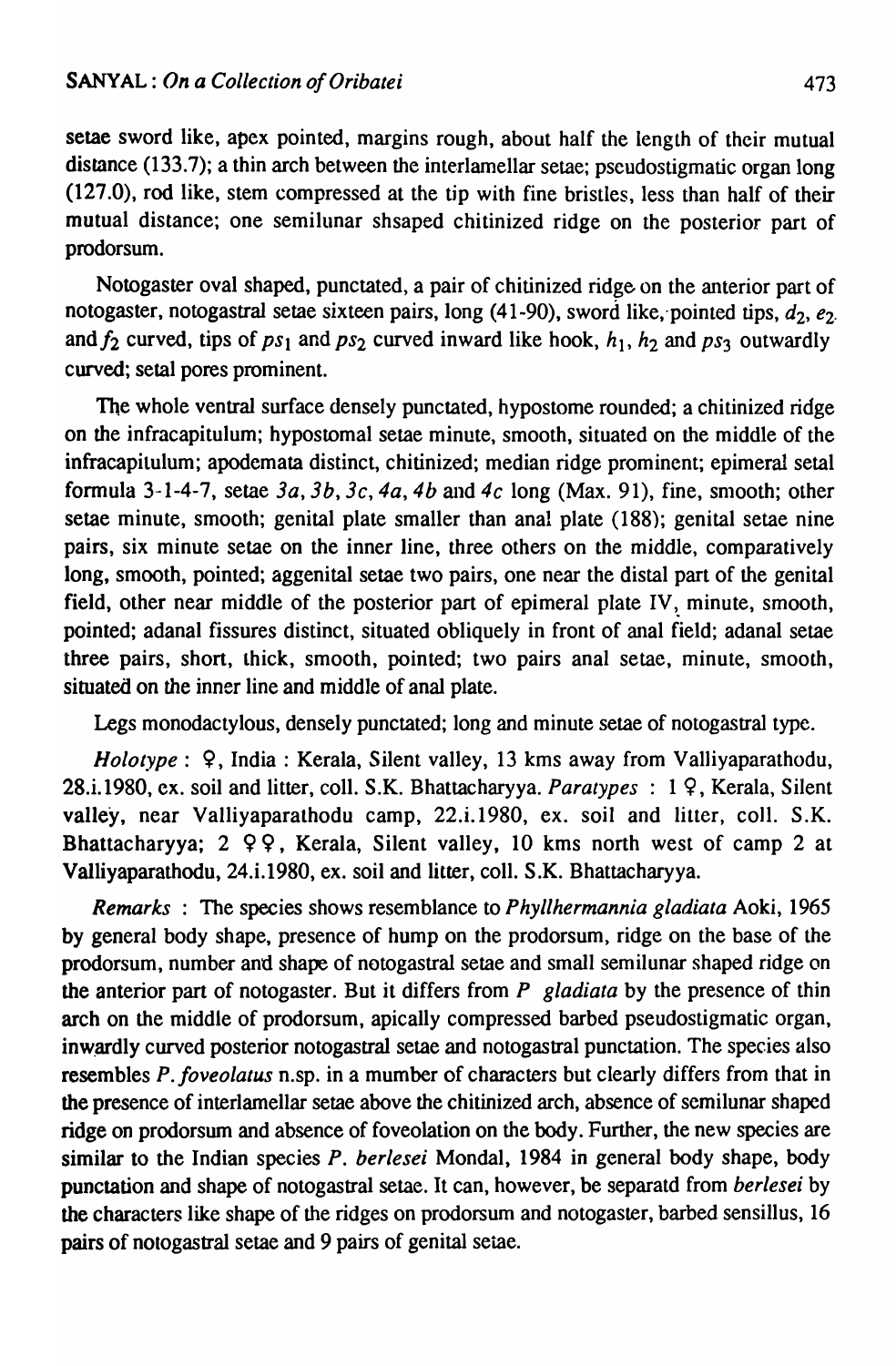

Figs. 6. *Phyllhermannia punctatus* n. sp. : Dorsal view; 7. *Phyllhermannia punctatus* n. sp. : Ventral view.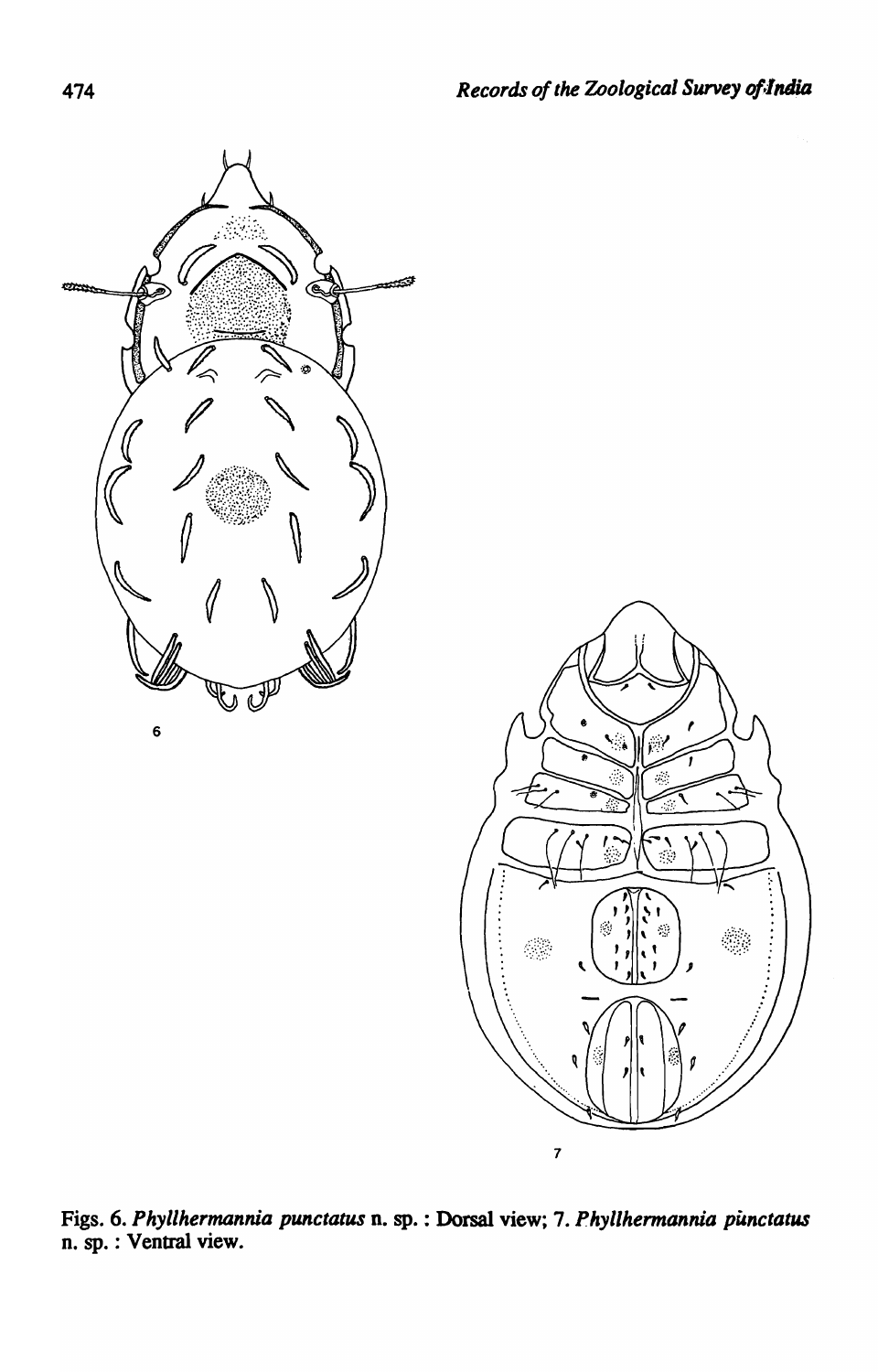Family CARABODIDAE

### *8. Gibbicepheus sisiri* n.sp. (Figs. 8-9)

Colour light brown; length of the body 564, width of the body 326.

The whole body surface finely punctated; prodorsum broad, flat; lamellae broad, width greater than rostral setae, distal part with two elongated light protions; rostral setae small (12.5); lameilar setae a little smaller than rostral setae, situated on the antero-Iateral portion of lamella, fine, smooth, directed anteriorly; interlamellar setae long (62.7), directed outwardly, fine, smooth; bothridium cone shaped; sensillus erect to inclinate, filiform, aciculate.

Notogaster almost flat, broad; two fine longitudinal crest on the middle of hysterosoma; two more thick ridges situated latero-medially on the hysterosoma; one marginal ridge encircling the whole hysterosoma; fourteen pairs of notogastral setae, small (max. 34), fine, smooth, four pairs on the median crest, one pair near dorsosejugal suture, three pairs on latero-medial ridge, two pairs on marginal ridge, four pairs in postero-marginal position.

Hypostome round; one pair of setae in the middle of infracapitulum, fine, smooth; epimeral plates distinct, dark coloured; epimeres touching the lateral margin of the body; epimeral setal formula 3-1-3-3, setae fine, smooth; four pairs of genital setae, minute, fine, smooth; anal setae two pairs, minute, pointed; three pairs of adanal setae, fine, smooth, posterior two pairs of adanal setae in postanal position; adanal fissures distinct, situated obliquely away from the base of *ad3.* 

All legs monodactylous.

*Holotype* : 9, India: Kerala, Silent valley, 10 kms north west of camp 2 at Va1liyaparathodu, 24.i.1980, ex soil and litter, colI. S.K. Bhattacharyya.

*Remarks* : The new species can easily be differentiated from all other species under the genus by the combination of minute, fine, smooth setae, fine longitudinal crest on the middle of notogaster, thick median ridge on the hysterosoma and dense punctation of the body.

#### Family TECfOCEPHEIDAE

#### 9. Tectocepheus velatus (Michael)

- *1880. Tegeocranus velatus* Michel, *Journ. Roy. Micr. Soc.,* 3 : 190.
- *1895. Tectocepheus velatus.* Berlese. Acari, Myriapoda et Scorpiones hucusque in Italia reperta, 77.
- *1906. Tectocepheus velatus,* Pearce, *Journ. Roy. Micr. Soc.,* 270; Chakrabarti *et* al., *1979. Acarology News letter,* 8 : 4; Mishra *et al.,* 1980, *Sci.* & *Cult.,* 46 : 226.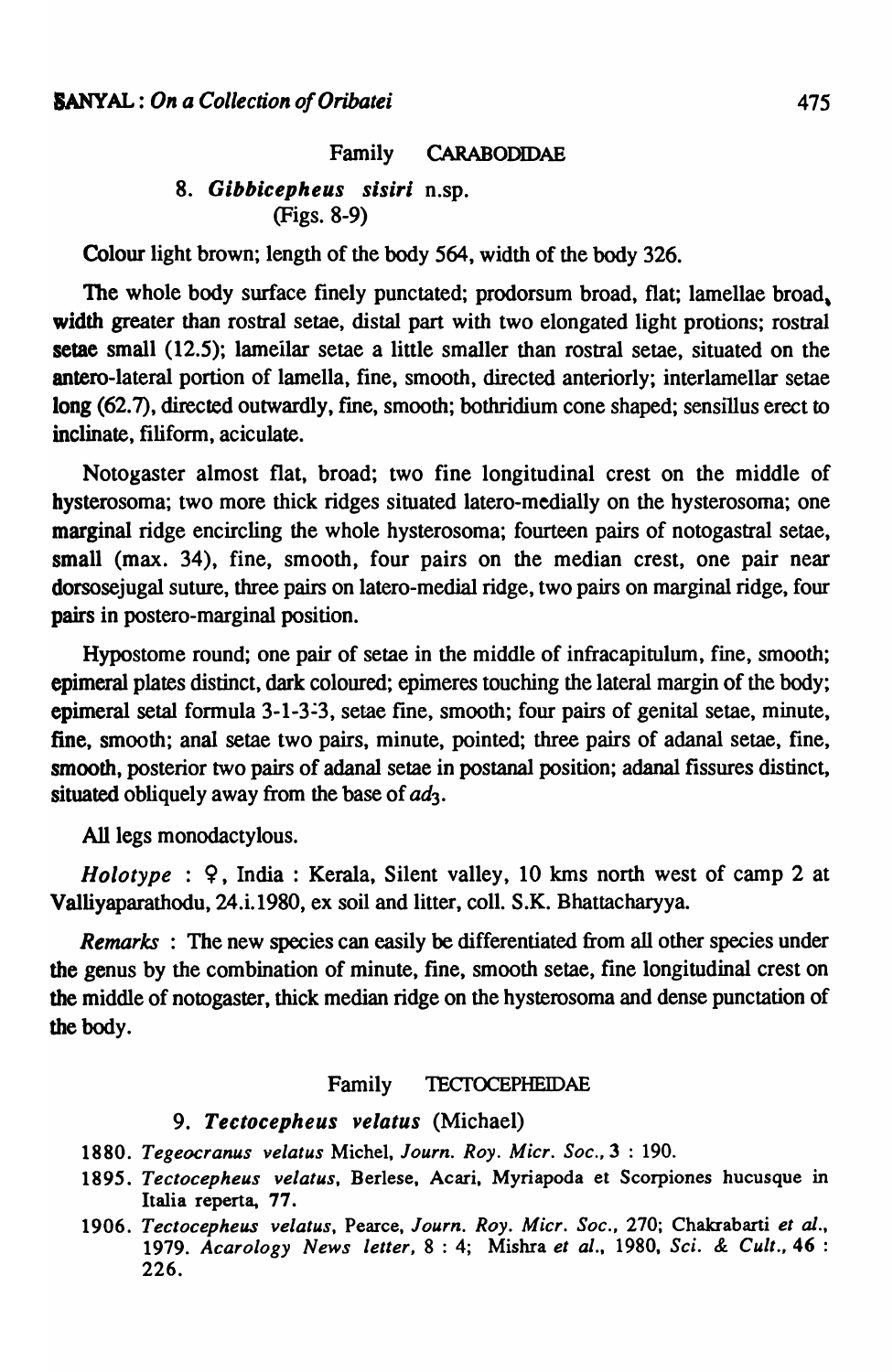

Figs. 8. *Gibbicepheus sisiri* n. sp. : Dorsal view; 9. *Gibbicepheus sisiri* n. sp. : Ventral view.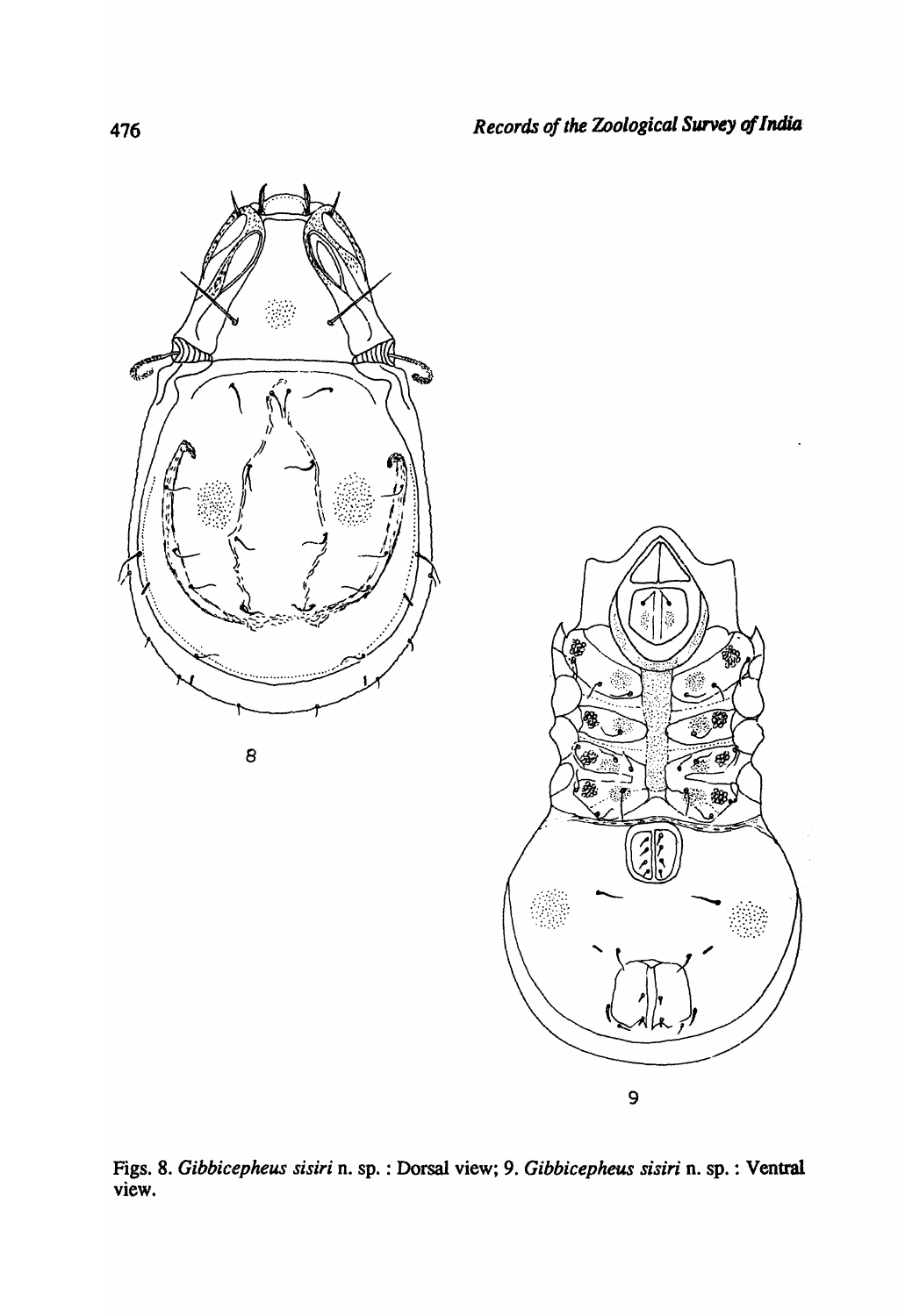*Material examined: 2 fem.fem., India: Kerala, Silent valley, Valliyaparathodu,* 18.i.1980, ex soil and litter, coll. S.K. Bhattacharyya; 1 *fem.*, Silent valley, 13 kms away from Valliyaparathodu, 28.i.1980, ex soil and litter, coll. S.K. Bhattacharyya.

*Distribution* : India: Kerala (new record), Orissa, Sikkim, West Bengal.

Family OIOCEPHEIDAE *10. Dolicheremaeus renukae* n.sp. (Figs. 10-12)

Colour dark brown; length of the body 809, width of the body 457.

Prodorsum longer than broad, densely punctated, lateral margins of prodorsum without angular tooth; lamellae mostly parallel, roughly sculptured, a weakly chitinised ridge on the outer side of lamellae; rostral setae (76.1) arise from postero-Iateral margin of rostrum, curved, conspicuously barbed on the outer side, tips fine extending slightly beyond the anterior margin of rostrum; lamellar setae (81) similar to that of rostral setae; interlamellar setae long (124), situated close to bothridium, stiff, errect, minutely barbed, slightly longer than twice their mutual distance; dorsal pseudostigmatic plates well developed covering the pseudostigmata, ventral pseudostigmatic plates round; sensillus (171) with fusiform head and long pointed bifurcate apex, smooth, stem strongly elbowed near the base; exopseudostigmatic setae placed antero-lateral to ventral pseudostigmatic plate on each side, long (90.4), stiff, erect, minutely barbed, extend beyond the postero-Iateral margin of prodorsum; median prodorsal and lateral condyles large, well chitinized, inner postero-median part of prodorsum with two longitudinal rows of scale like sculptures.

Notogaster longer than broad, dorsally punctate, irregular foveolation on the posterior part; indistinct double lined interrupted longitudinal ridges on the median portion of notogaster, lateral notogastral condyles *(Co.n/)* triangular, projected anteriad, median notogastral condyles *(Co.nm)* well developed, almost rectangular; ten pairs of notogastral setae, long, stiff, erect, minutely barbed; setae *ta*, *te*, *ti*, *ms*,  $r_1$  and  $r_2$  longer (123.7) than other notogastral setae (100.2); distance  $te-ti > ta-te$  and  $te-ms < ms-r_1$ ; mutual distance *la-Ia* < *te-Ie* and *li-ti* < *ms-ms;* five pairs of notogastral fissures, *ia*  located in between *la* and *Ie, im* in between *Ie* and *ti* and posterior to *gla* being separated from this for a good distance, *ih*, *ips* and *ip* situated anterior to  $r_3$ ,  $p_3$  and  $p_1$ respectively.

Hypostome anteriorly rounded, hypostomal setae situated somewhat in the middle of the infracapitulum, relatively long and minutely barbed; the whole ventral surface punctated and foveolated; epimeral setae finely barbed, arranged in the formula 3-1-3-3, antiaxial row of setae longer than para axial row; genital plate smaller than anal plate, four pairs of genital setae, equal in length, five times smaller than the anal setae, smooth; aggenital setae barbed; anal setae two pairs, anterior pairs longer than posterior pairs (158), minutely barbed; adana! fissures distinct, situated parallaly on either side of the anal plate; adanal setae three pairs, minutely barbed.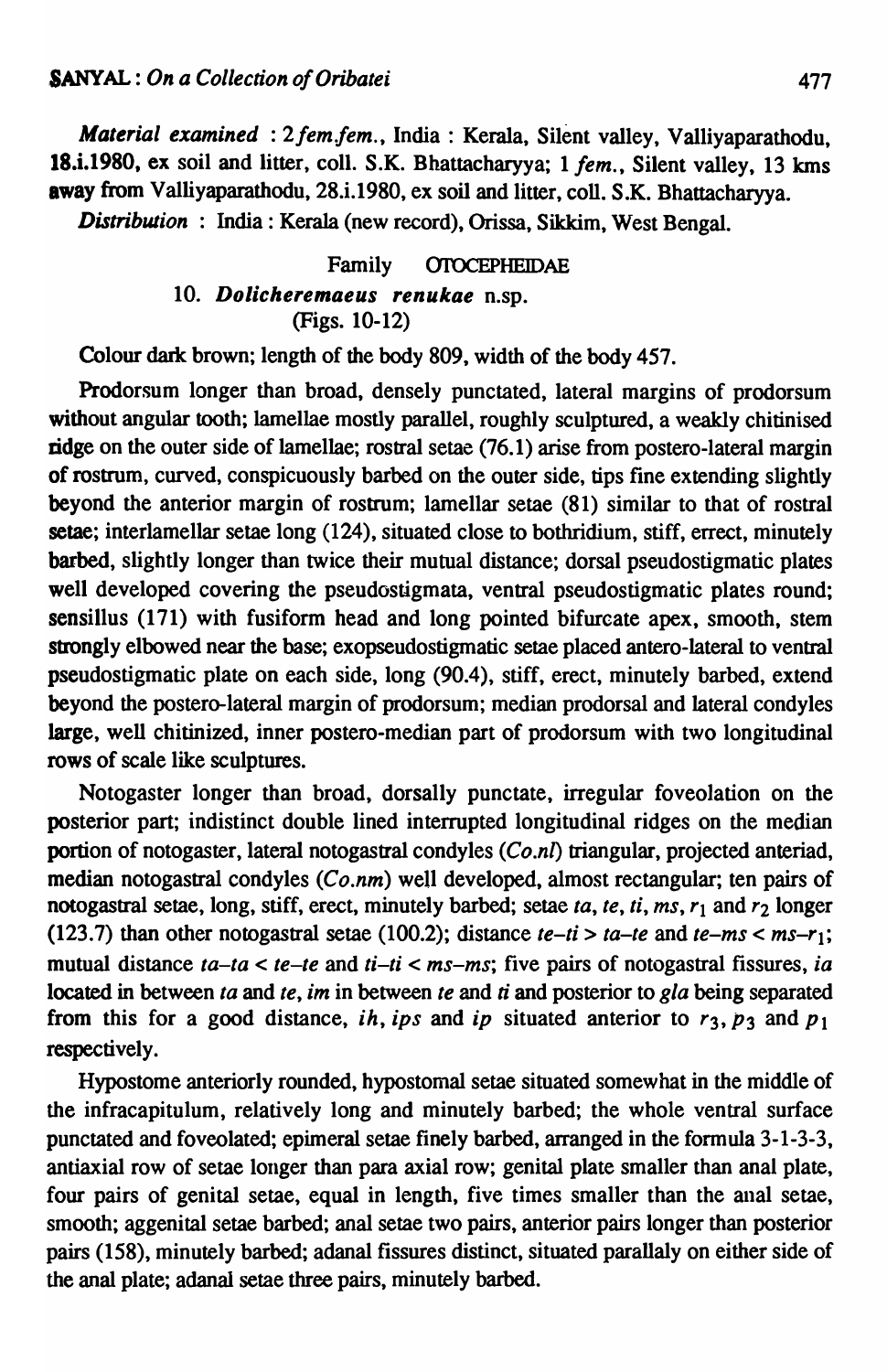

Figs. 10. *Dolicheremaeus renukae* n.sp. : Dorsal view; 11. *Dolicheremaeus renukae* n.sp. : Sensillus; 12. *Dolicheremaeus renukae* n.sp. : Venttal view.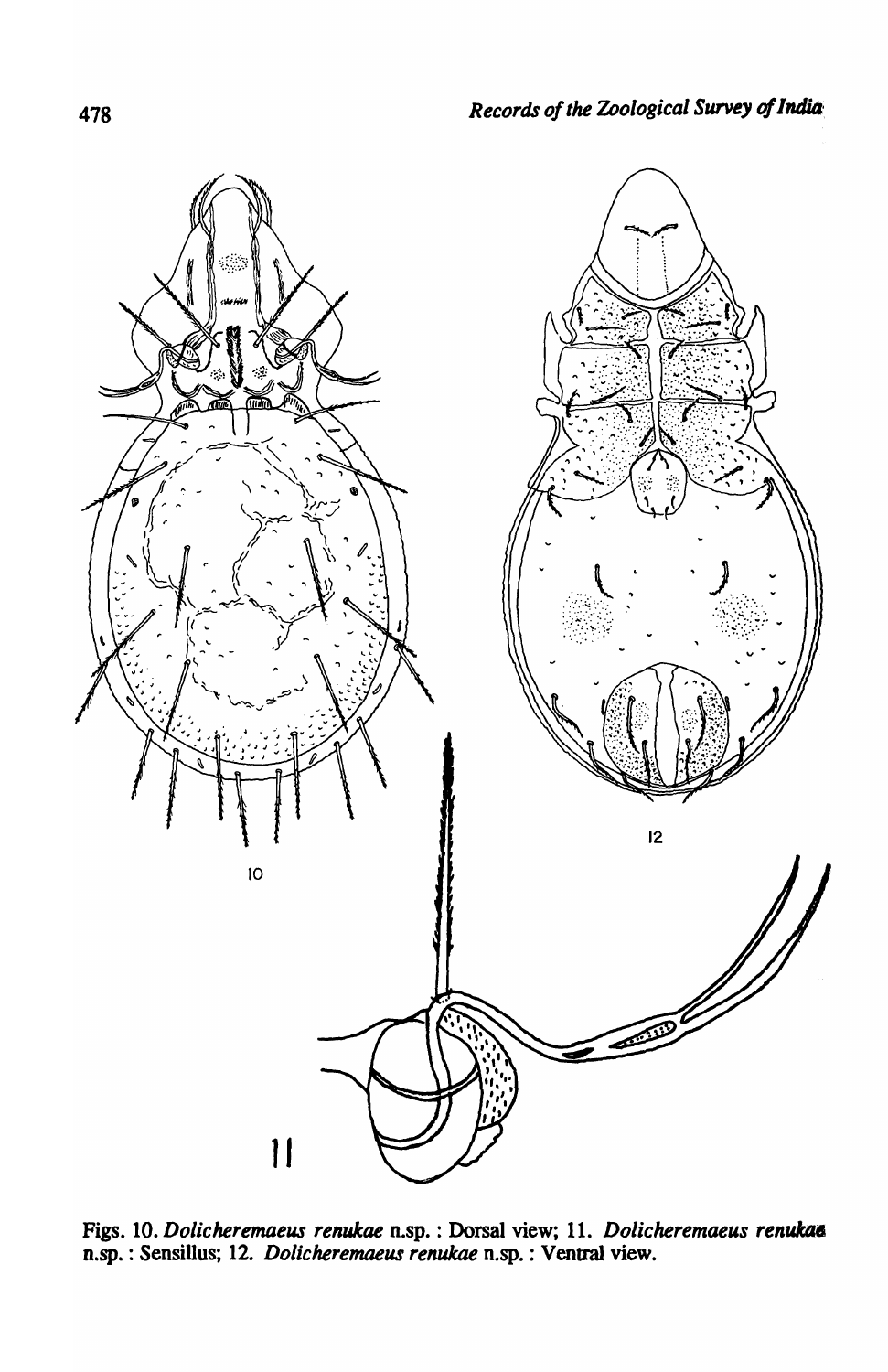Legs monodactylous.

*Holotype* : 9, India: Kerala, Silent valley, 13 kms away from Valliyaparathodu, 28.i.1980, ex soil and litter, coil. S.K. Bhattacharyya, *Paratype* : 1 9, data same as for holotype.

*Remarks* : The new species shows some resemblance to *D. coronarius* Chakraborti *et al.,* 1981 in the presence of longitudinal ridges on the notogaster but all other major characters are dissmililar in two species. Further *renukae* is well in accord with D. cuspidata Wallwork, 1962 in the form of lamellae and rostral, lamellar, notogastral and ventral setae. But the shape of sensilla, long exopseudostigmatic setae and longitudinal ridges on the notogaster distinctly recognise D. *renukae* as a new species.

### 11. Dolicheremaeus keralaensis n.sp. (Figs. 13-15)

Colour dark brown; length of the body 945, width of the body 438.

Prodorsum longer than broad, punctated, lateral margins of prodorsum without angular tooth; lamellae parallal, thin, touching the rostrum; rostral setae (92) originated from postero-lateral margin of rostrum, directed outward and strongly curved inward, unilaterally feathered on the outer side, tips very fine; lamellae almsost parallel, a weakly chitinized ridge on the outer side. of lamellae; lamellar setae (125.4) similar to that of rostral setae, tips meeting each other; interlamellar setae twice the length of their mutual distance (66.8), straight, smooth, tips fine, situated close to bothridium; dorsal pseudostigmatic plates cover most of pseudostigmata, well doveloped, almost rounded ventral'pseudostigmatic plates; sensillus (142) spindle shaped, smooth, mid-portion slightly expanded, stem strongly elbowed near the base; exopseudostigmatic setae clearly visible, minute (21), situated antero-lateral to ventral pseudostigmatic plate on each side; prodorsal condyles broadly rounded, chitinized, two longitudinal rows of scaly structures on the inner postero-median part of prodorsum.

Notogasttal surface covered with dense punctation, distinct foveolation and indistinct broken ridges; lateral notogastral condyles *(Co.nl.)* well developed and somewhat rounded, median notogastral condyles  $(C_0, nm)$  relatively small and rounded; notogastral setae ten pairs, *ta*, *te*, *ti*, *ms* and  $p_3$  weakly barbed,  $p_1$ ,  $p_2$ ,  $r_1$  and  $r_2$  long (146), flagelliform, sometimes tips curved, others setiform (83.6); distance *te-ti> ta-te* and *te-ms* < ms-rl; mutual distance *ta-ta* < *te-te* and *ti-ti* < *ms-ms;* notogastral fissures *ia*  and *im* aligned obliquely, the latter placed immediately above *gla, ih* and *ips* located anterior to  $r_3$ , *ip* between  $p_2$  and  $p_3$ .

Hypostome anteriorly rounded, hypostomal setae situated in the middle of the infracapitulum, smooth; the whole ventral surface finely punctated and foveolated; epimeral setae smooth, tips fme,arranged in the formula 3-i-3-3, antiaxial row of setae smaller than paraaxial row; genital plate smaller than anal plate, four pairs of genital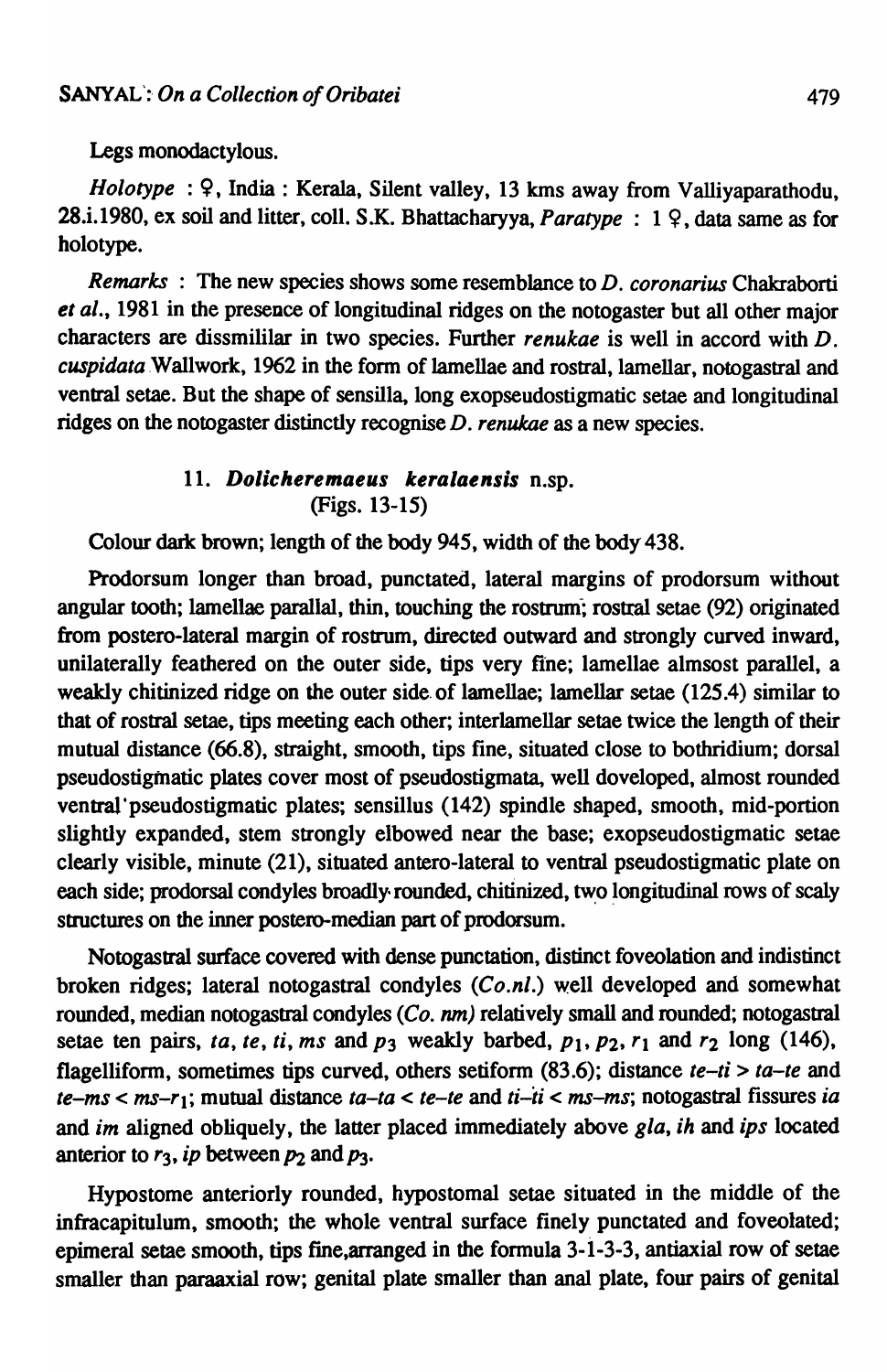setae, equal in length, smooth; aggenital setae smooth; anal setae two pairs, smooth; adanal fissures distinct, situated obliquely on either side of the anal plate, adanal setae three pairs, smooth, tips fine.

Legs monodactylous.

*Holotype* : 9, India: Kerala, Silent valley, 13 kms away from Valliyaparathodu, 28.i.1980, ex soil and litter, colI. S.K. Bhattacharyya, *Paratypes* :·2 99, data same as for holotype.

*Remarks* : *D. keralaensis* is closely related to *D. capreolata* Wallwork, 1962 in general body shape and size, finely barbed rostral and lamellar setae, flagelliform tips of *r1* and *P2* and shape of the epimeral setae. But it differs from *D. capreolata* by the presence of smooth and long interlamellar setae, barbed *ta, te, ti, ms, r3* and *P3,* broken ridge on the notogaster, smooth adanal setae and in the shape of the sensillus.

### *12. Dolicheremaeus aurila* Aoki

*1965. Dolicheremaeus aurita* Aoki, *Nature and Life in Southeast Asia,* 4 : 175.

*Material examined:* 3 99, India: Kerala, Silent valley, Valliyaparathodu camp, 23.i.1980, ex. soil and litter, coll. S.K. Bhattacharyya;  $1 \nsubseteq$  Silent valley, 10 kms north west of valliyaparathodu camp, 24.i.1980, ex soil, coll. S.K. Bhattachsaryya;  $6\varphi\varphi$ , Silent valley, 13 kms away from Valliyaparathodu, 28.i.1980, ex soil and litter, coll. S.K. Bhattacharyya.

*Distribution* : India: Kerala (new record).

## Family OPPIIDAE

## *13. Oppia arcualis* (Berlese)

*1913. Dameosoma arcuale* Berlese, *Redia,* 9 : 89.

*1967. Oppia arcualis,* Balogh and Mahunka, *Acta zool. Hung.,* Budapest, 23 : 45.

*1968. Oppia arcualis,* Hammer, *Bioi. Skr. Dan. Vid. Selsk.,26(2)* : 5.

*Material examined* : 1 9, India: Kerala, Silent valley, 10 kms north west of Valliyaparathodu camp, 24.i.1980, ex soil, colI. S.K. Bhattacharyya.

*Distribution:* India : Kerala (new record).

### *14. Oppiella nova* (Oudemans)

*1902. Eremaeus nov us* Oudemans, *Ent. Ber.,* 1 : 36.

*1937. OppieUa nova,* Jacot, *Journ. N.Y. Ent. Soc.,4S* : 356.

*Material examined* : 2 9 9, India Kerala, Silent valley, 10 kms away from Valliyaparathodu on Palghat Road, 25.i.1980, ex leaf litter, coIl. S.K. Bhattacharyya.

*Distribution* : India: Kerala (new record).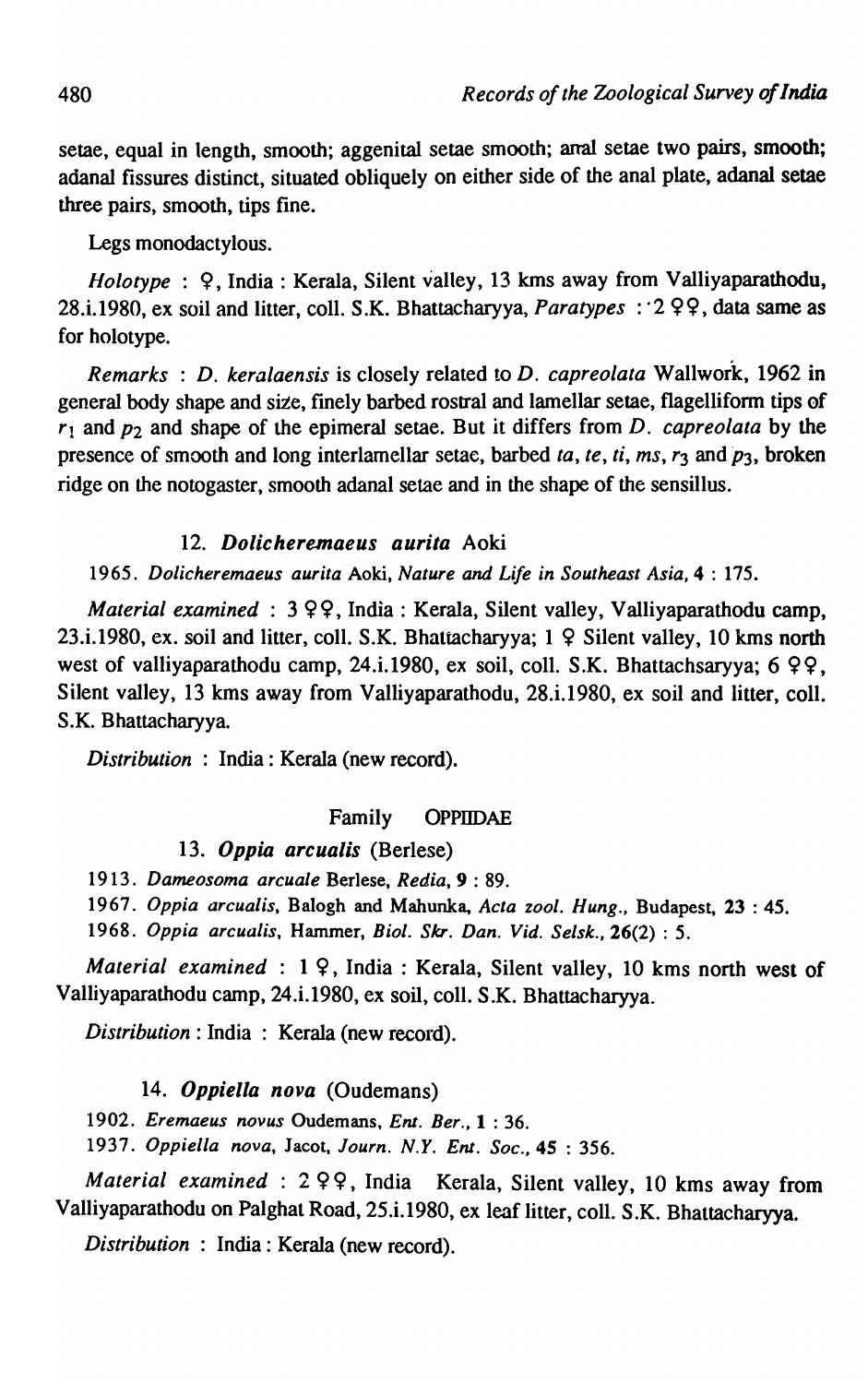

Figs. 13. *Dolicheremaeus keralaensis* n.sp. : Dorsal view; 14. *Dolicheremaeus keralaensis* n.sp. : Sensillus; 15. *Dolicheremaeus keralaensis* n.sp. : Ventral view.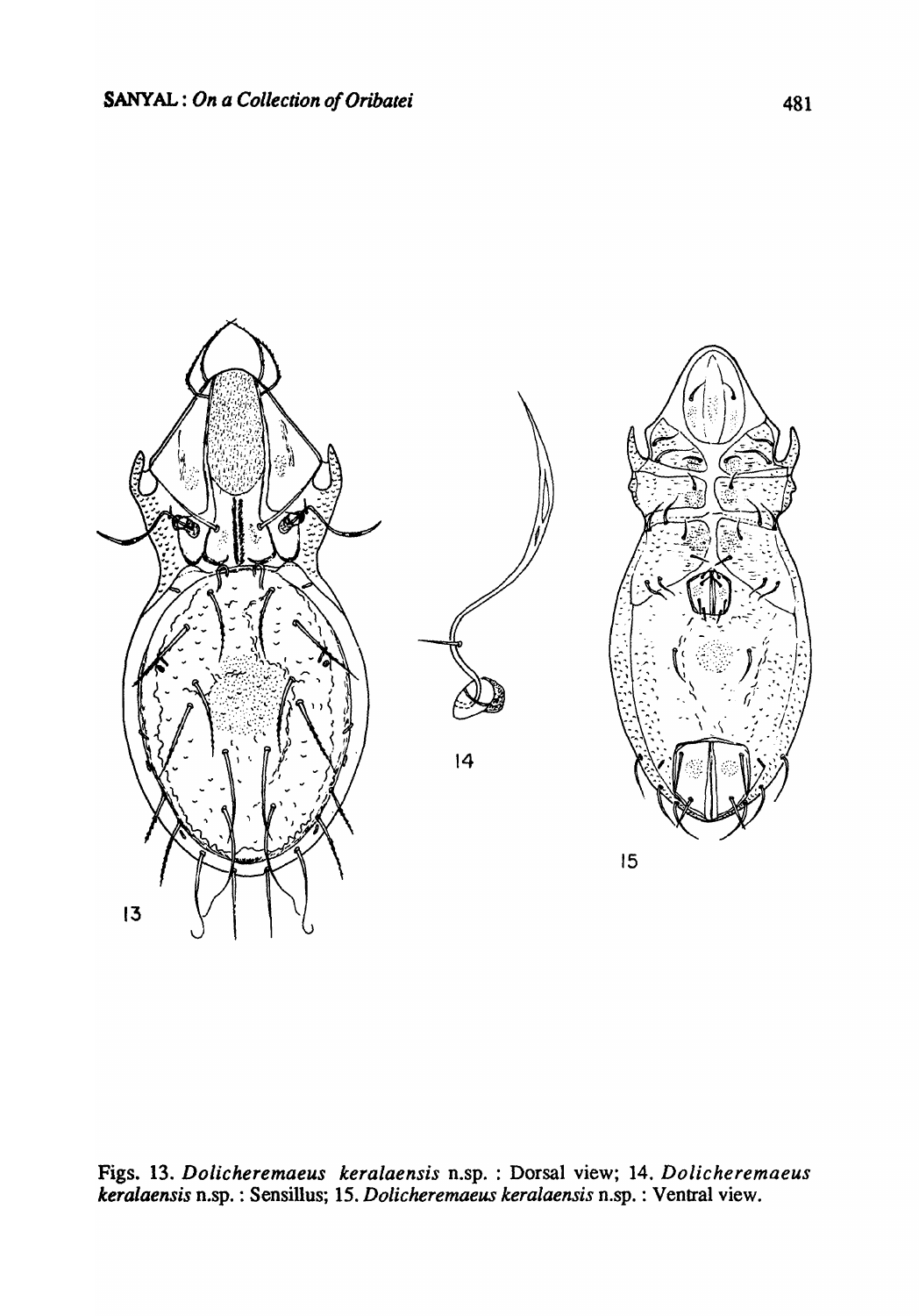#### Family CHAUNOPROCTIDAE

#### *15. Caloppia minor* Balogh

*1958. Caloppia minor* Balogh, *Rev. Zool. Bot. Afr.,* 58(1-2) : 1l.

Material examined: 19, India: Kerala, Silent valley, around Valliyaparathodu camp,  $2\frac{d}{d}$ . 1980, ex leaf litter and soil, coll. S.K. Bhattacharyya.

*Distribution* : India: Kerala (new record).

### Family ORIBATULIDAE

### *16. Scheloribates elegans* Hammer

*1958. Scheloribates elegans* Hammer, *BioI. Skr. Dan. Vide SeIsk.,* 10(1) : 77.

*Material examined* : 7 99, India: Kerala, Silent valley, 10 kms north west of Valliyaparathodu-camp, 24.i.1980, ex soil, colI. S.K. Bhattacharyya.

*Distribution* : India: Kerata (new record).

#### Family HAPLOZETIDAE

## *17. Lauritzenia longipluma* Hammer

. ,

*1958. Lauritzenia longipluma* Hammer, *BioI. Skr. Dan. Vide Selsk.,* 10(1) : 83.

*Material examined* : 299, India: Kerala, Silent valley, 10 kms northwest of Valliyaparathodu camp, 24.i.1980, ex soil, coll. S.K. Bhattacharyya; 1  $\varphi$ , Silent valley, 13 kms away from valliyaparathodu, 28.i.1980, ex litter and soil, coll. S.K. Bhattacharyya

*Distribution:* India: Kerala (new record).

#### Family MOCHLOZETIDAE

### *18. Unguizetes clavatus* Aoki

- *1967. Unguizetes clavatus* Aoki, *Nat. Life Southeast Asia,* 5' : 195.
- *1977. Unguizetes clavatus,* Chakrabarti, Bhaduri and Raychaudhuri, *Sci.* & *Cult.,*  43(4) : 180.

*Material examined* :  $1 \, 9$ , India: Kerala, Silent valley, 8 kms southeast of Valliyaparathodu camp, 23.i.1980, ex soil and decaying leaves, colI. S.K. Bhattacharyya; 1 9, Silent valley, 3 kms south of Valliyaparathodu camp, 28.i.1980, ex grass and soil, coll. S.K. Bhattacharyya;  $2 \varphi$ , Silent valley, around Valliyaparathodu camp, 29.i.1980, ex decomposed wood, colI. S.K. Bhattacharyya.

*Distribution* : India: Kerala (new record), West Bengal.

#### Family GALUMNIDAE

#### *19. Galumna flabellifera orientalis* Aoki

*1965. Galumna flabelli/era orienlalis* Aoki, *Nat. Life Southeast Asia,* 4 : 187.

*1975. Galumna flabellifera orientaIis,* Deb and Raychaudhuri, *Annot. Zool. Japan.*